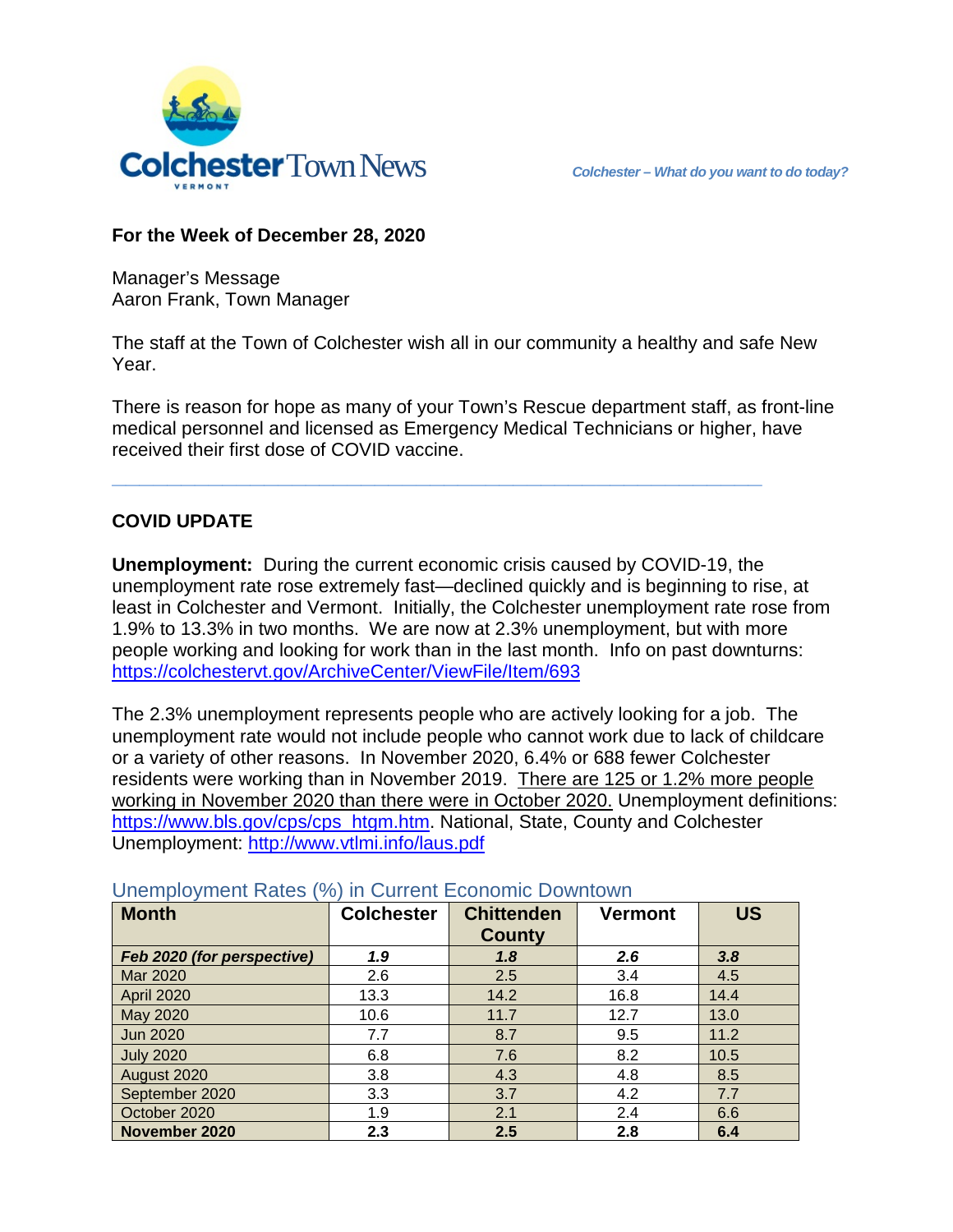

**CDC Recommendations on Vaccine Priority:**  <https://www.cdc.gov/vaccines/acip/index.html>

**Vermont COVID-19 Vaccine Planning:** [https://www.healthvermont.gov/covid-](https://www.healthvermont.gov/covid-19/vaccine/vermont-covid-19-vaccine-planning)[19/vaccine/vermont-covid-19-vaccine-planning](https://www.healthvermont.gov/covid-19/vaccine/vermont-covid-19-vaccine-planning)

**Once You Get The COVID-19 Vaccine, Can You Still Infect Others?** [https://fivethirtyeight.com/features/once-you-get-the-covid-19-vaccine-can-you-still](https://fivethirtyeight.com/features/once-you-get-the-covid-19-vaccine-can-you-still-infect-others/)[infect-others/](https://fivethirtyeight.com/features/once-you-get-the-covid-19-vaccine-can-you-still-infect-others/)

**St. Michaels College COVID Cases:** 82 total cases as of 12/22/2020. The College of 1,600 students conducted 9,570 COVID tests. Find their updates at <https://www.smcvt.edu/return-to-campus/>

**COVID Cases in Colchester:** 270 total cases as of 12/23/2020. This is 23 more cases than a week ago and includes the Saint Michaels cases. This is 21-40 cases in the last two weeks per 10,000 people in our community of 17,249. COVID Cases by town: [https://www.healthvermont.gov/covid-19/current-activity/covid-](https://www.healthvermont.gov/covid-19/current-activity/covid-19-communities)[19-communities](https://www.healthvermont.gov/covid-19/current-activity/covid-19-communities)

**\_\_\_\_\_\_\_\_\_\_\_\_\_\_\_\_\_\_\_\_\_\_\_\_\_\_\_\_\_\_\_\_\_\_\_\_\_\_\_\_\_\_\_\_\_\_**

Colchester Rescue Chief Scott Crady

There were 141 emergency medical calls in the last 30 days, compared to 110 calls last year for this time frame.

Administration of the COVID-19 vaccine began last week for healthcare workers and emergency medical services providers across the country. Providers at Colchester Rescue started receiving the vaccine on Thursday, 12/17. The decision to receive this vaccine is an individual choice and completely voluntary. Personnel based their decisions on the studies from the manufacturer (Pfizer), research from organizations such as the New England Journal of Medicine, and advice from doctors. As with any vaccination or medication, there is always some level of risk; each person needs to understand their personal medical conditions and speak with their physician if they have concerns. If anyone has experienced an allergic reaction upon receiving another vaccine, such as a flu or shingles vaccine, they should consult with their physician before receiving the COVID-19 vaccination. A reaction to a previous vaccine does not necessarily mean someone cannot receive the COVID-19 vaccine but their physician will give such an individual the best advice.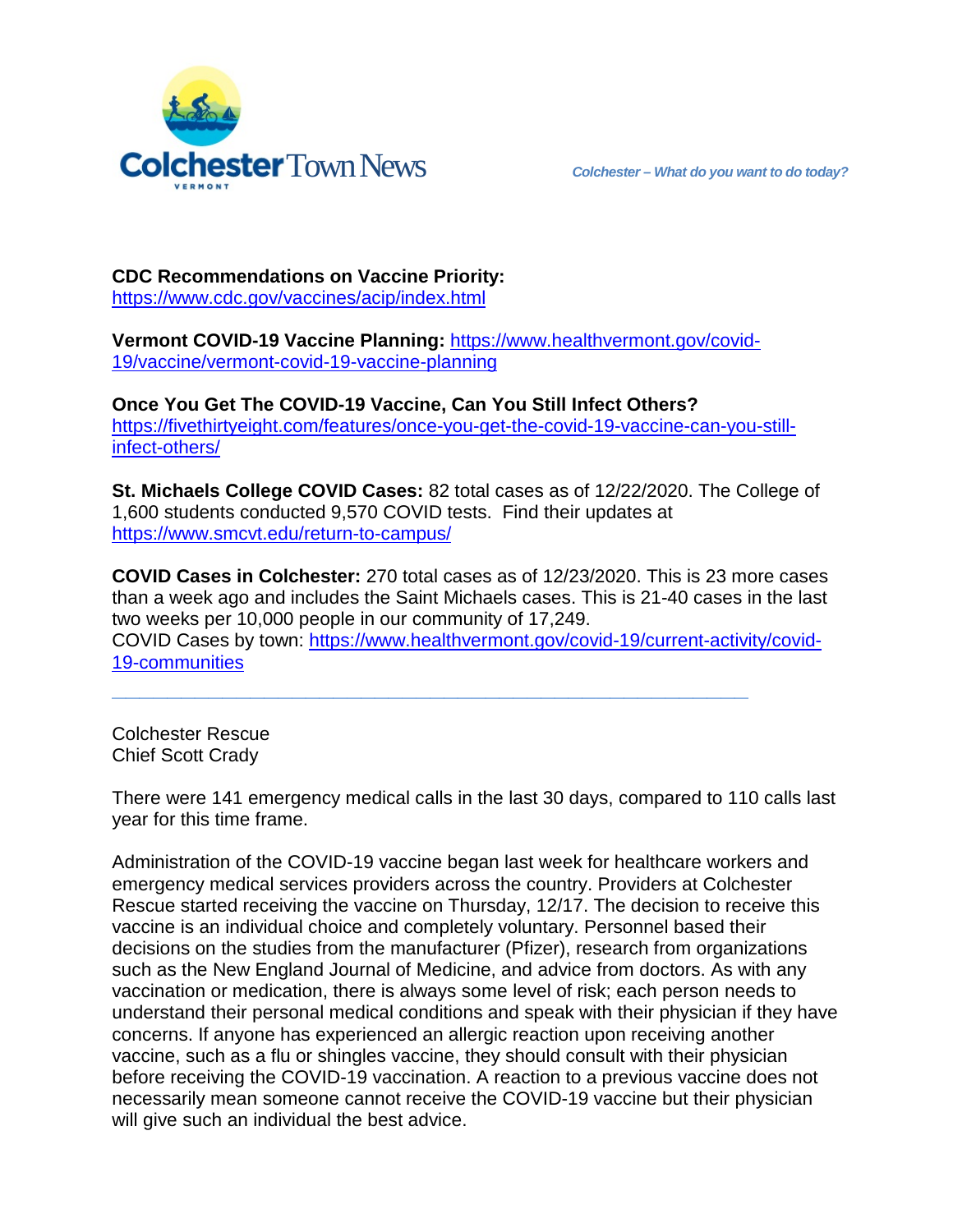

The State of Vermont Department of Health is giving licensed EMS personnel (Emergency Medical Technicians, Advanced Emergency Medical Technicians, and Paramedics) guidance and training to administer COVID-19 vaccinations. Licensed EMS personnel currently administer intramuscular (IM) injections to patients in emergency settings. This training focuses on COVID-19 vaccination specifics such as reconstitution, dosing, and administration. This project will have nurses, pharmacists, and EMS personnel working side-by-side at COVID-19 vaccination clinics to administer the vaccine to the general public under the vaccination plan implemented by the Vermont Department of Health under federal and statewide priority guidelines.

I urge anyone that has questions about whether they should receive the COVID-19 vaccination to contact their doctor. This will give you the most accurate information based on your personal situation and help you make an informed decision that is right for you.

Colchester Rescue: [http://colchestervt.gov/rescue](http://colchestervt.gov/rescue/index.shtml) or call (802) 264-5990.

**\_\_\_\_\_\_\_\_\_\_\_\_\_\_\_\_\_\_\_\_\_\_\_\_\_\_\_\_\_\_\_\_\_\_\_\_\_\_\_\_\_\_\_\_\_\_**

Planning & Zoning Sarah Hadd, Director

The Colchester Planning and Zoning Department reports the following:

The Colchester Development Review Board met on December 9<sup>th</sup> via Zoom and approved:

- A two-lot subdivision at 2179 Roosevelt Highway
- Sketch plan application to subdivide existing buildings owned by St. Michael's College into six lots along Ethan Allen Avenue
- The Development Review Board will meet again via Zoom on January 13<sup>th</sup> to consider:
	- Expansion of the Moorings Marina at 332 West Lakeshore Drive
	- A seawall at 595 Orchard Shore Road
	- A three-lot subdivision at 660 Jasper Mine Road
	- Site plan for an auto service and repair use at 226 South Oak Circle

Permit applications may be submitted online at [www.tinyurl.com/ColchesterApply](http://www.tinyurl.com/ColchesterApply)

Curious about Colchester properties? Our online map shows zoning, assessment, and a variety of other information, including commercial properties. See [www.tinyurl.com/colchestervtmap](http://www.tinyurl.com/colchestervtmap)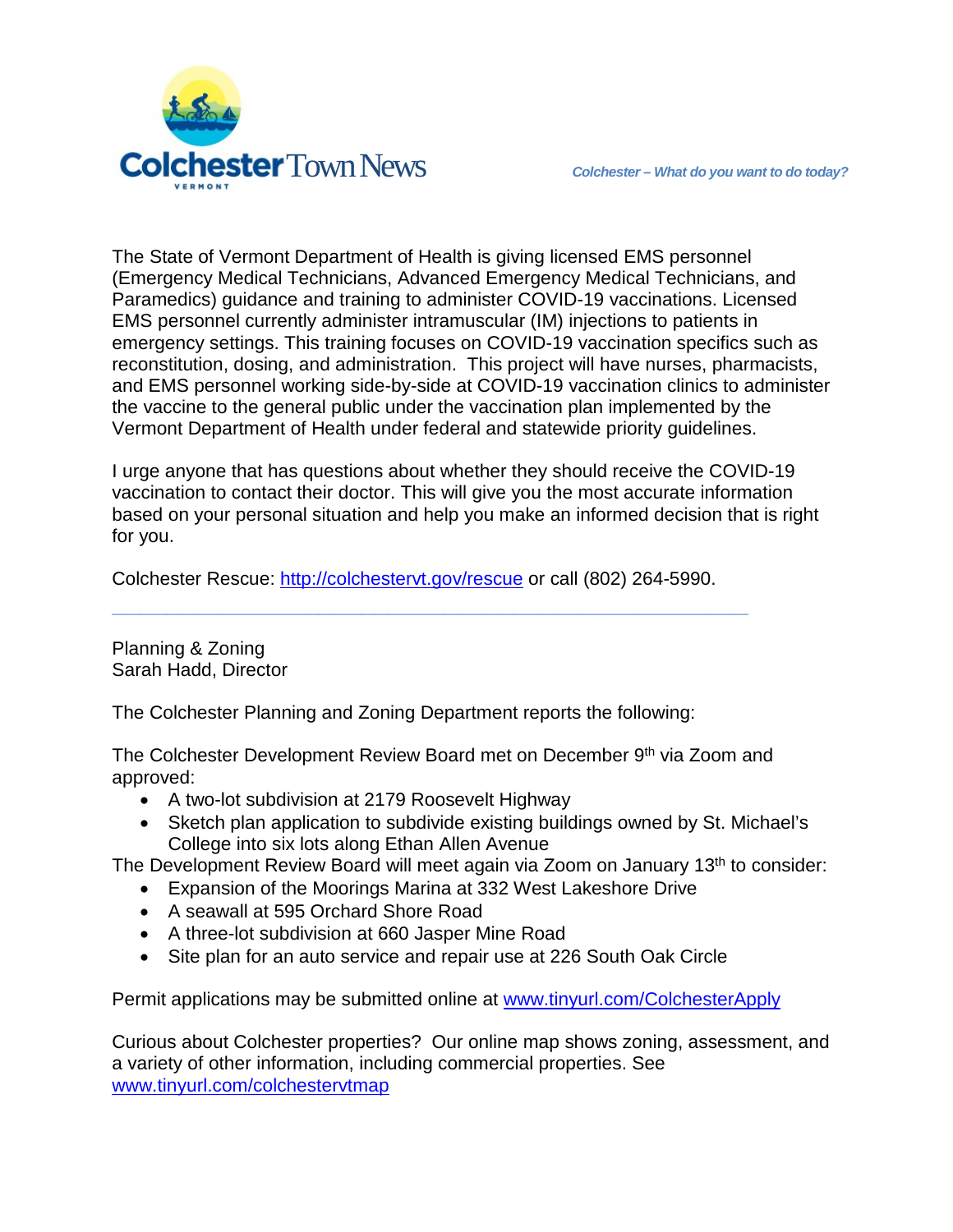

Visit [http://colchestervt.gov/planningz,](http://colchestervt.gov/planningz) email [pzinfo@colchestervt.gov](mailto:pzinfo@colchestervt.gov) or call (802) 264- 5600.

**\_\_\_\_\_\_\_\_\_\_\_\_\_\_\_\_\_\_\_\_\_\_\_\_\_\_\_\_\_\_\_\_\_\_\_\_\_\_\_\_\_\_\_\_\_\_**

Colchester Fire Department Chief Stephen Bourgeois

In the last month, our Department has responded to 72 calls for service in Colchester and several incidents outside of town for Mutual Aid.

The Department continues to function with adjustments due to COVID restrictions to help keep our members and the community safe. All our training is being conducted online. Department-wide meetings are being held twice a month via zoom. Members are only at the stations to respond to emergencies.

We have received three new member applications and will be going through the entrance process when COVID restrictions allow.

One of our members, Matt Tivnan, resigned this month to take a full-time firefighter's position in Maine. Matt served the Town of Colchester both in the Fire Department and Colchester Rescue for many years. We would like to thank him for his service and wish him well.

The members of the Colchester Fire Department would like to wish you all a safe and Happy Holiday and a Happy New Year.

Visit<https://colchestervt.gov/3245/Fire-Department> or call 802-862-4415

**\_\_\_\_\_\_\_\_\_\_\_\_\_\_\_\_\_\_\_\_\_\_\_\_\_\_\_\_\_\_\_\_\_\_\_\_\_\_\_\_\_\_\_\_\_\_**

## **Upcoming Town Meetings**

**Agendas available at:** <https://clerkshq.com/Colchester-vt>

- **Planning Commission:** Next meeting: TBA
- **Development Review Board: Development Review Board:** Next meeting: January 13, 2021 at 7:00 PM via Zoom: [https://zoom.us/j/9359846003;](https://zoom.us/j/9359846003) Zoom Webinar ID: 935 984 6003
	- **Live stream:** <http://lcatv.org/live-stream-2>
	- Mail or email public comments prior to the hearing (lriddle@colchestervt.gov or Town of Colchester, c/o Development Review Board, 781 Blakely Road, Colchester, VT 05446) or participate at public comment periods during the Zoom meeting.